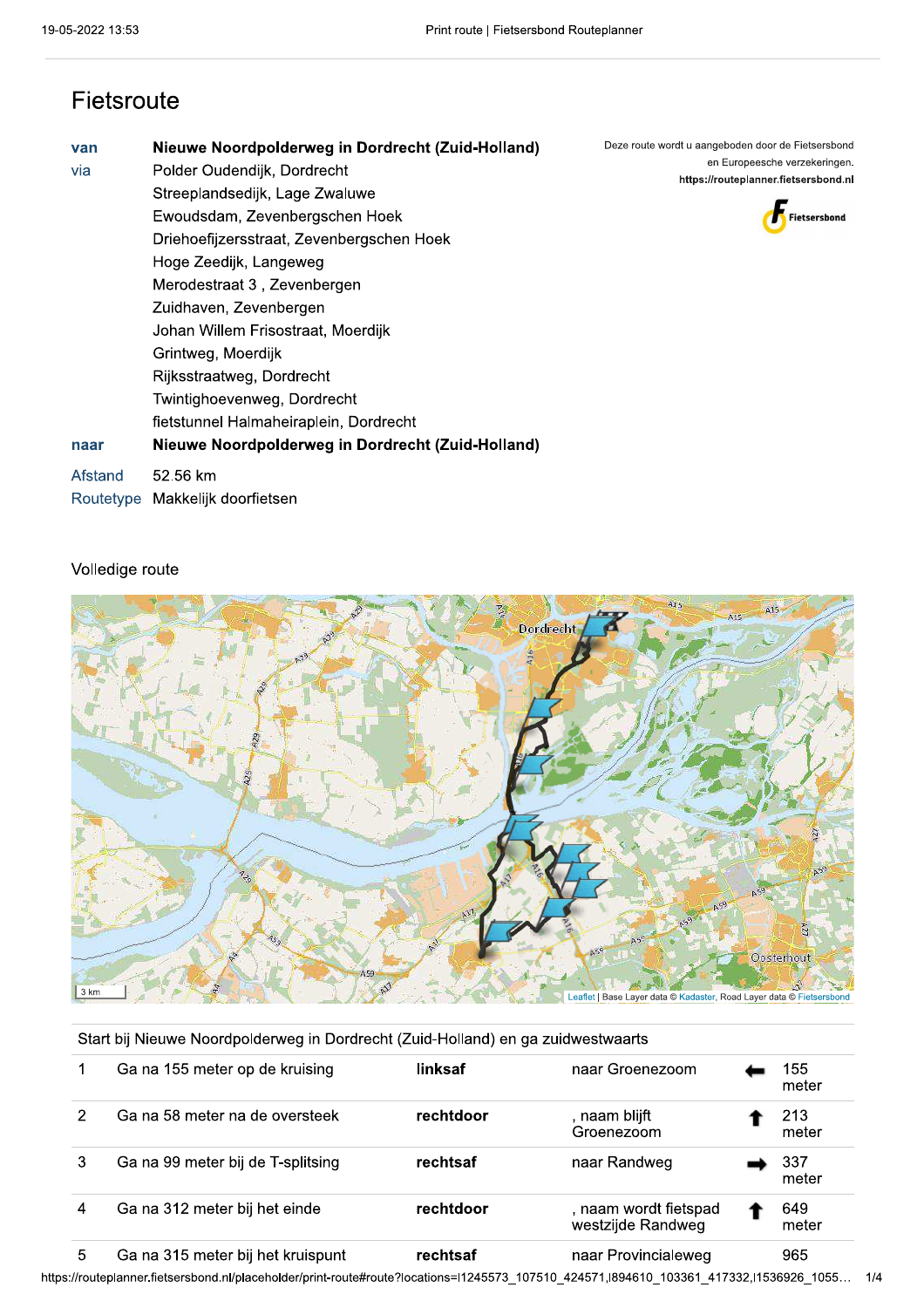|    |                                                                                                                                                                              |               |                                             | meter    |
|----|------------------------------------------------------------------------------------------------------------------------------------------------------------------------------|---------------|---------------------------------------------|----------|
| 6  | Ga na 197 meter bij het kruispunt<br>Deze afslag is bij een Verkeerslicht.                                                                                                   | schuin links  | naar fietspad oostzijde<br>Rondweg          | 1.2 km.  |
| 7  | Ga na 1.5 km. bij het kruispunt<br>Deze afslag is bij een Verkeerslicht.                                                                                                     | schuin links  | , naam blijft fietspad<br>oostzijde Rondweg | 2.7 km.  |
| 8  | Ga na 1.5 km. bij het kruispunt                                                                                                                                              | schuin links  | , naam blijft fietspad<br>oostzijde Rondweg | 4.3 km.  |
| 9  | Ga na 919 meter op de kruising<br>In dit routeonderdeel zit een Dit is een gastadres van<br>Vrienden op de Fiets met de volgende beschrijving:<br>Verblijftype: Logeerkamer. | rechtdoor     | , naam wordt<br>Smitsweg                    | 5.2 km.  |
| 10 | Ga na 968 meter bij de T-splitsing<br>In dit routeonderdeel zit een Parkeervak.                                                                                              | schuin rechts | naar Wieldrechtse<br>Zeedijk                | 6.2 km.  |
| 11 | Ga na 478 meter bij de zijstraat                                                                                                                                             | scherp links  | naar Zanddijk                               | 6.6 km.  |
| 12 | Ga na 1.4 km. bij de zijstraat                                                                                                                                               | rechtsaf      | naar Nieuwe<br>Beerpolder                   | 8.0 km.  |
| 13 | Ga na 480 meter bij de zijstraat<br>Deze afslag is bij een weg met de volgende<br>beschrijving: Auto's, brommers en landbouwvoertuigen<br>op fietspad.                       | schuin links  | naar fietspad Langs<br>den Engel            | 8.5 km.  |
| 14 | Ga na 1.7 km. bij de Y-splitsing                                                                                                                                             | schuin rechts | naar Polder Oudendijk                       | 10.2 km. |
| 15 | Ga na 1.5 km. bij de zijstraat                                                                                                                                               | rechtdoor     | , naam wordt<br><b>Buitendijk</b>           | 11.7 km. |
| 16 | Ga na 1.3 km. bij het einde                                                                                                                                                  | rechtdoor     | , naam wordt<br>Moerdijkbrug                | 13.0 km. |
| 17 | Ga na 1.3 km. bij de zijstraat<br>Op deze weg komt u in de woonplaats Moerdijk.                                                                                              | rechtdoor     | , naam wordt<br>Ketelpolder Oost            | 14.3 km. |
| 18 | Ga na 2.1 km. op de kruising                                                                                                                                                 | linksaf       | naar<br>Binnenmoerdijksebaan                | 16.4 km. |
| 19 | Ga na 277 meter bij het kruispunt                                                                                                                                            | schuin links  | , naam blijft<br>Binnenmoerdijksebaan       | 16.7 km. |
| 20 | Ga na 870 meter bij de T-splitsing<br>Op deze weg komt u in de woonplaats Lage Zwaluwe.                                                                                      | schuin rechts | naar Dirk de Botsdijk                       | 17.6 km. |
| 21 | Ga na 115 meter bij de zijstraat                                                                                                                                             | schuin rechts | naar Streeplandsedijk                       | 17.8 km. |
| 22 | Ga na 2.0 km. bij de zijstraat<br>Op deze weg komt u in de woonplaats Zevenbergschen<br>Hoek.                                                                                | rechtdoor     | , naam wordt<br>Oostelijke Parallelweg      | 19.8 km. |
| 23 | Ga na 568 meter bij de T-splitsing                                                                                                                                           | linksaf       | naar Ewoudsdam                              | 20.3 km. |
| 24 | Ga na 757 meter bij de T-splitsing                                                                                                                                           | rechtsaf      | , naam blijft<br>Ewoudsdam                  | 21.1 km. |
| 25 | Ga na 158 meter bij de T-splitsing                                                                                                                                           | linksaf       | naar Hoofdstraat                            | 21.3 km. |
| 26 | Ga na 459 meter bij de rotonde                                                                                                                                               | schuin rechts | naar<br>Driehoefijzersstraat                | 21.7 km. |
| 27 | Ga na 472 meter bij de rotonde                                                                                                                                               | rechtsaf      | naar Verlegde Hoge<br>Zeedijk               | 22.2 km. |
| 28 | Ga na 813 meter bij de zijstraat                                                                                                                                             | linksaf       | naar Hoge Zeedijk                           | 23.2 km. |
| 29 | Ga na 1.8 km. op de kruising<br>Op deze weg komt u in de woonplaats Langeweg.                                                                                                | schuin rechts | naar Schenkeldijk                           | 25.0 km. |
| 30 | Ga na 774 meter bij de T-splitsing<br>Op deze weg komt u in de woonplaats Zevenbergen.                                                                                       | linksaf       | naar Achterdijk                             | 25.8 km. |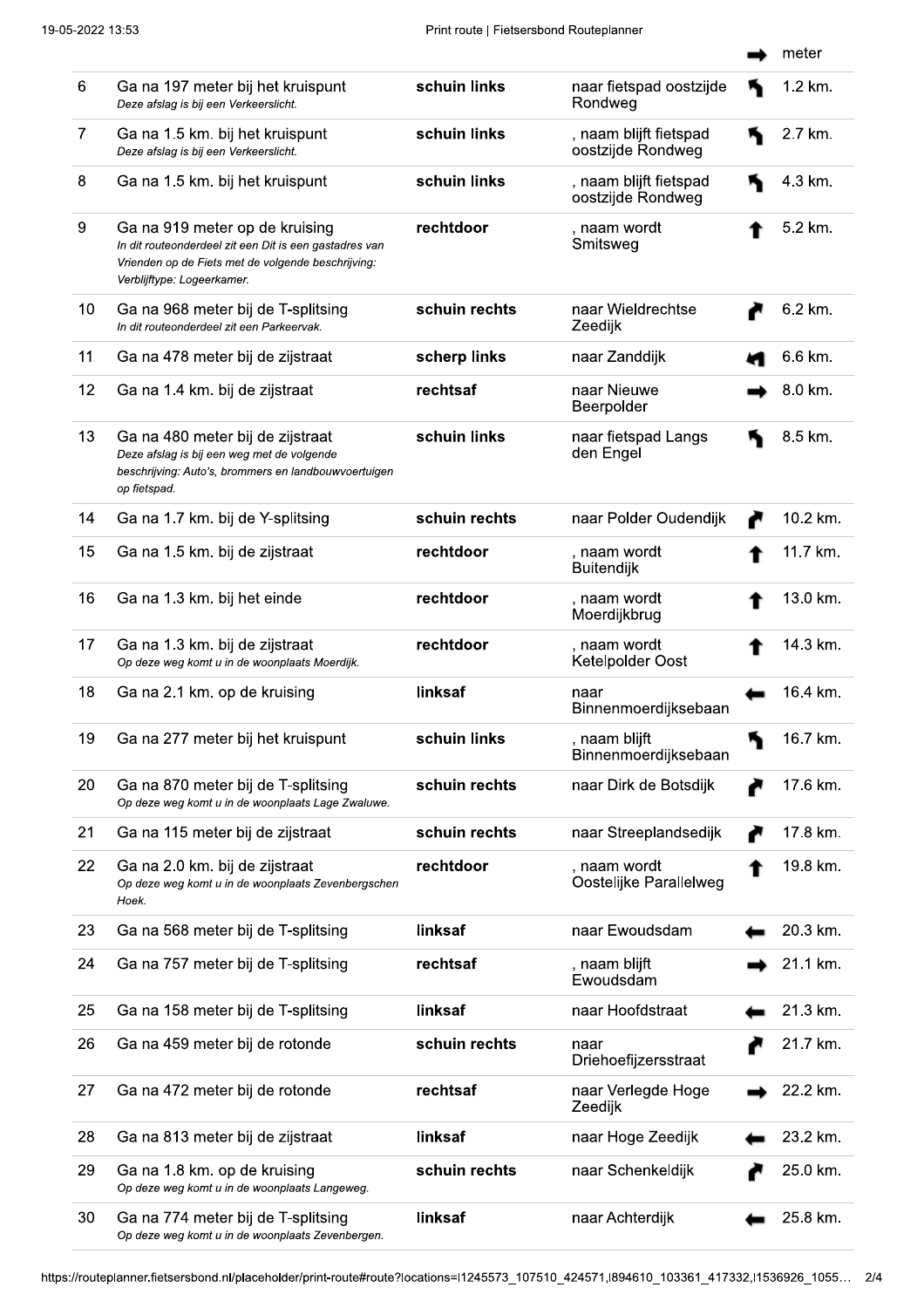| 19-05-2022 13:53 |                                                                                                                                      | Print route   Fietsersbond Routeplanner |                                       |          |
|------------------|--------------------------------------------------------------------------------------------------------------------------------------|-----------------------------------------|---------------------------------------|----------|
| 31               | Ga na 3.2 km. bij het kruispunt                                                                                                      | scherp links                            | naar Blokweg                          | 28.9 km. |
| 32               | Ga na 369 meter bij het kruispunt<br>Deze afslag is bij een Verkeerslicht.                                                           | schuin links                            | naar Prins<br>Hendrikstraat           | 29.3 km. |
| 33               | Ga na 124 meter bij het kruispunt                                                                                                    | schuin rechts                           | naar Koningin<br>Wilhelminastraat     | 29.5 km. |
| 34               | Ga na 127 meter bij de zijstraat                                                                                                     | rechtsaf                                | naar Merodestraat                     | 29.6 km. |
| 35               | Kom na 34 meter bij [onbekend] in Zevenbergen (Moerdijk, Noord-Brabant)                                                              |                                         |                                       | 29.6 km. |
| 36               | Ga na 50 meter op de kruising                                                                                                        | rechtdoor                               | , naam wordt<br><b>Brouwerstraat</b>  | 29.7 km. |
| 37               | Ga na 40 meter op de kruising<br>Deze afslag is bij een weg met de volgende<br>beschrijving: Toegankelijk als winkels gesloten zijn. | rechtsaf                                | naar Zuidhaven                        | 29.7 km. |
| 38               | Ga na 163 meter bij de zijstraat                                                                                                     | rechtsaf                                | naar Van<br>Steelandtstraat           | 29.9 km. |
| 39               | Ga na 49 meter op de kruising                                                                                                        | schuin links                            | naar Kerkstraat                       | 30.0 km. |
| 40               | Ga na 47 meter bij het kruispunt                                                                                                     | linksaf                                 | naar Prins<br>Hendrikstraat           | 30.0 km. |
| 41               | Ga na 64 meter bij het kruispunt<br>Deze afslag is bij een Verkeerslicht.                                                            | linksaf                                 | naar Blokweg                          | 30.1 km. |
| 42               | Ga na 377 meter bij het kruispunt                                                                                                    | schuin links                            | naar Achterdijk                       | 30.5 km. |
| 43               | Ga na 76 meter bij de Y-splitsing                                                                                                    | schuin rechts                           | naar Koekoeksedijk                    | 30.6 km. |
| 44               | Ga na 1.6 km. bij het einde                                                                                                          | rechtdoor                               | , naam wordt<br>Koekoekendijk         | 32.1 km. |
| 45               | Ga na 2.4 km. bij de Y-splitsing<br>Op deze weg komt u in de woonplaats Moerdijk.                                                    | schuin links                            | naar Roodevaart                       | 34.6 km. |
| 46               | Ga na 517 meter bij het kruispunt                                                                                                    | rechtsaf                                | naar Johan Willem<br>Frisostraat      | 35.1 km. |
| 47               | Ga na 1.4 km. bij de zijstraat<br>In dit routeonderdeel zit een Negeren in lijst afwijkingen<br>LF.                                  | linksaf                                 | naar Grintweg                         | 36.5 km. |
| 48               | Ga na 560 meter bij de zijstraat                                                                                                     | schuin rechts                           | naar Wilhelminaplein                  | 37.1 km. |
| 49               | Ga na 64 meter bij de zijstraat                                                                                                      | rechtdoor                               | , naam wordt<br>Havendijk             | 37.2 km. |
| 50               | Ga na 137 meter bij het einde                                                                                                        | rechtdoor                               | , naam wordt<br>Steenweg              | 37.3 km. |
| 51               | Ga na 108 meter bij de zijstraat                                                                                                     | rechtdoor                               | , naam wordt<br>Havenkant             | 37.4 km. |
| 52               | Ga na 150 meter bij de zijstraat                                                                                                     | schuin rechts                           | naar Zwaluwsedijk                     | 37.6 km. |
| 53               | Ga na 1.3 km. bij de zijstraat                                                                                                       | rechtsaf                                | naar Ketelpolder West                 | 38.9 km. |
| 54               | Ga na 141 meter bij de T-splitsing                                                                                                   | linksaf                                 | naar Moerdijkbrug                     | 39.0 km. |
| 55               | Ga na 1.3 km. bij het einde<br>Op deze weg komt u in de woonplaats Dordrecht.                                                        | rechtdoor                               | , naam wordt<br>Rijksstraatweg        | 40.3 km. |
| 56               | Ga na 1.7 km. bij de Y-splitsing                                                                                                     | schuin links                            | , naam blijft<br>Rijksstraatweg       | 42.0 km. |
| 57               | Ga na 3.0 km. op de kruising<br>In dit routeonderdeel zit een Paaltje.                                                               | schuin rechts                           | naar Wieldrechtse<br>Zeedijk          | 45.0 km. |
| 58               | Ga na 122 meter bij de Y-splitsing                                                                                                   | rechtdoor                               | , naam blijft<br>Wieldrechtse Zeedijk | 45.2 km. |